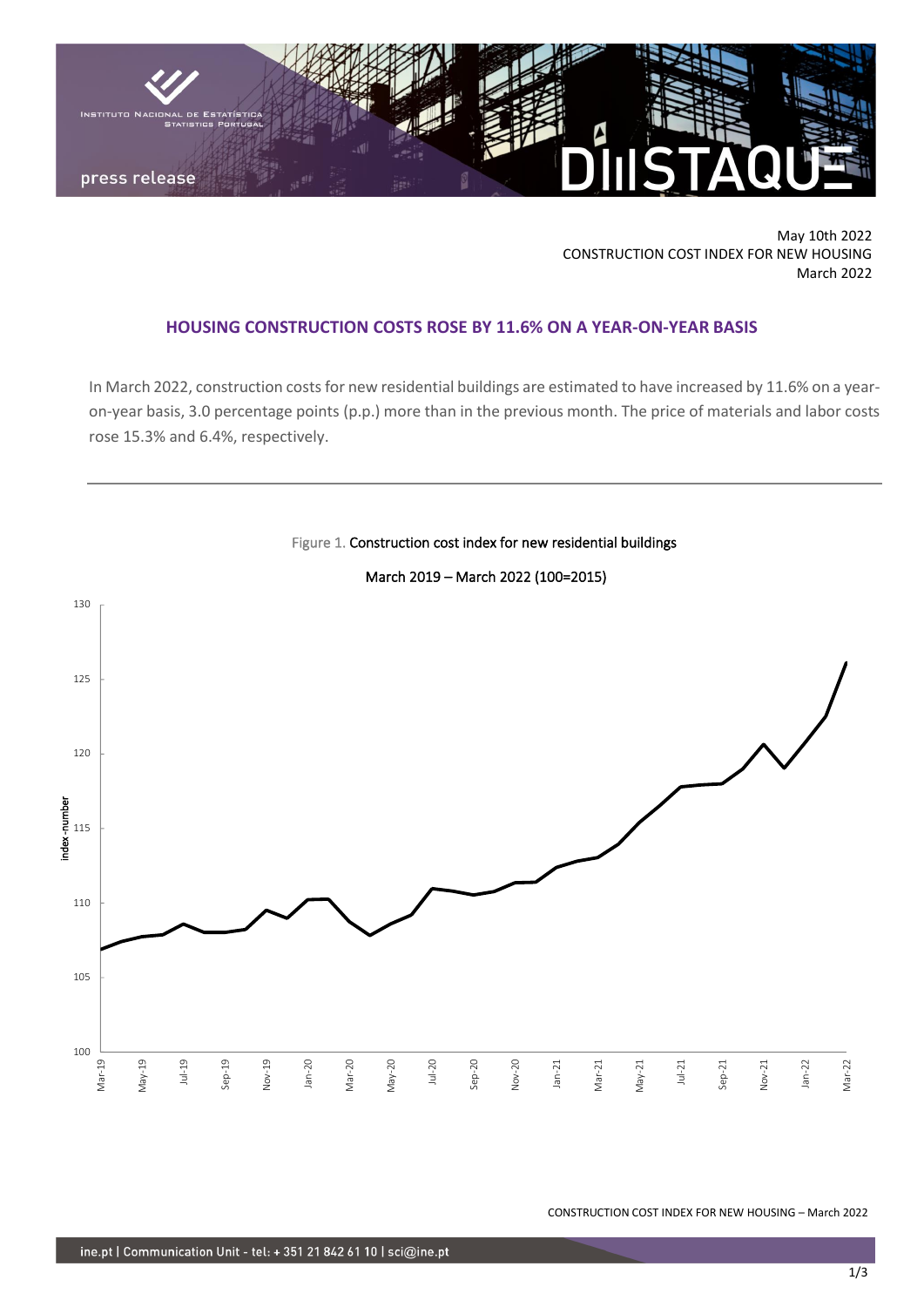

## CONSTRUCTION COST INDEX FOR NEW HOUSING

| <b>Month</b>                | Index (100=2015) |                 |             | Year-on-Year change (%) |                 |             | Month-on-Month change (%) |                 |             | 12-month average change (%) |                 |             |
|-----------------------------|------------------|-----------------|-------------|-------------------------|-----------------|-------------|---------------------------|-----------------|-------------|-----------------------------|-----------------|-------------|
|                             | <b>Total</b>     | <b>Material</b> | Labor costs | <b>Total</b>            | <b>Material</b> | Labor costs | <b>Total</b>              | <b>Material</b> | Labor costs | <b>Total</b>                | <b>Material</b> | Labor costs |
| March/18                    | 104.41           | 103.44          | 105.89      | 1.8                     | 1.1             | 2.8         | 0.2                       | 0.0             | 0.4         | 1.8                         | $1.2$           | 2.6         |
| April/18                    | 104.80           | 103.56          | 106.68      | 1.9                     | 1.0             | 3.4         | 0.4                       | 0.1             | 0.7         | 1.8                         | $1.2$           | 2.8         |
| May/18                      | 104.98           | 103.81          | 106.76      | 2.2                     | 1.6             | 3.2         | 0.2                       | 0.2             | 0.1         | 1.9                         | $1.2$           | 2.9         |
| June/18                     | 105.73           | 103.83          | 108.62      | 2.8                     | 1.9             | 4.2         | 0.7                       | 0.0             | 1.7         | 2.0                         | 1.3             | 3.1         |
| July/18                     | 106.18           | 103.83          | 109.77      | 2.7                     | 1.2             | 5.1         | 0.4                       | 0.0             | $1.1\,$     | 2.1                         | 1.3             | 3.3         |
| August/18                   | 105.91           | 103.75          | 109.21      | 2.5                     | 1.2             | 4.5         | $-0.3$                    | $-0.1$          | $-0.5$      | 2.2                         | 1.3             | 3.4         |
| September/18                | 105.49           | 103.86          | 107.97      | 2.1                     | 1.3             | 3.2         | $-0.4$                    | 0.1             | $-1.1$      | 2.1                         | 1.3             | 3.4         |
| October/18                  | 105.62           | 103.92          | 108.21      | 2.1                     | 1.4             | 3.2         | 0.1                       | 0.1             | 0.2         | 2.2                         | 1.3             | 3.5         |
| November/18                 | 106.73           | 104.08          | 110.78      | 2.8                     | 1.3             | 5.0         | $1.1\,$                   | 0.2             | 2.4         | 2.2                         | $1.2$           | 3.6         |
| December/18                 | 106.62           | 104.11          | 110.45      | 2.9                     | 1.7             | 4.8         | $-0.1$                    | 0.0             | $-0.3$      | 2.3                         | 1.3             | 3.7         |
| January/19                  | 106.18           | 104.11          | 109.34      | 2.3                     | 1.2             | 3.9         | $-0.4$                    | 0.0             | $-1.0$      | 2.3                         | 1.3             | 3.8         |
| February/19                 | 106.58           | 104.47          | 109.80      | 2.2                     | 1.0             | 4.1         | 0.4                       | 0.3             | 0.4         | 2.4                         | 1.3             | $4.0$       |
| March/19                    | 106.89           | 104.46          | 110.59      | 2.4                     | 1.0             | 4.4         | 0.3                       | 0.0             | 0.7         | 2.4                         | 1.3             | 4.1         |
| April/19                    | 107.41           | 104.70          | 111.53      | 2.5                     | 1.1             | 4.5         | 0.5                       | 0.2             | 0.8         | 2.5                         | 1.3             | 4.2         |
| May/19                      | 107.74           | 104.99          | 111.93      | 2.6                     | 1.1             | 4.8         | 0.3                       | 0.3             | 0.4         | 2.5                         | 1.3             | 4.3         |
| June/19                     | 107.87           | 104.44          | 113.11      | 2.0                     | 0.6             | 4.1         | 0.1                       | $-0.5$          | 1.1         | 2.4                         | 1.2             | 4.3         |
| July/19                     | 108.59           | 104.47          | 114.88      | 2.3                     | 0.6             | 4.7         | 0.7                       | 0.0             | 1.6         | 2.4                         | $1.1\,$         | 4.3         |
| August/19                   | 108.03           | 104.37          | 113.62      | 2.0                     | 0.6             | 4.0         | $-0.5$                    | $-0.1$          | $-1.1$      | 2.4                         | $1.1\,$         | 4.2         |
| September/19                | 108.03           | 104.62          | 113.23      | 2.4                     | 0.7             | 4.9         | 0.0                       | 0.2             | $-0.3$      | 2.4                         | $1.0$           | 4.4         |
| October/19                  | 108.23           | 104.54          | 113.85      | 2.5                     | 0.6             | 5.2         | 0.2                       | $-0.1$          | 0.5         | 2.4                         | $1.0$           | 4.5         |
| November/19                 | 109.52           | 104.99          | 116.43      | 2.6                     | 0.9             | 5.1         | 1.2                       | 0.4             | 2.3         | 2.4                         | 0.9             | 4.6         |
| December/19                 | 108.98           | 105.10          | 114.90      | 2.2                     | 1.0             | 4.0         | $-0.5$                    | 0.1             | $-1.3$      | 2.3                         | 0.9             | 4.5         |
|                             |                  |                 |             |                         |                 |             |                           |                 |             |                             |                 |             |
| January/20                  | 110.23           | 106.32          | 116.20      | 3.8                     | 2.1             | 6.3         | $1.1\,$                   | 1.2             | $1.1\,$     | 2.5                         | 0.9             | 4.7         |
| February/20                 | 110.26           | 106.26          | 116.36      | 3.5                     | 1.7             | 6.0         | 0.0                       | $-0.1$          | 0.1         | 2.6                         | $1.0$           | 4.8         |
| March/20                    | 108.75           | 105.77          | 113.30      | 1.7                     | 1.3             | 2.5         | $-1.4$                    | $-0.5$          | $-2.6$      | 2.5                         | $1.0$           | 4.7         |
| April/20                    | 107.82           | 105.54          | 111.29      | 0.4                     | 0.8             | $-0.2$      | $-0.9$                    | $-0.2$          | $-1.8$      | 2.3                         | $1.0$           | 4.3         |
| May/20                      | 108.60           | 105.52          | 113.30      | 0.8                     | 0.5             | $1.2$       | 0.7                       | 0.0             | 1.8         | 2.2                         | 0.9             | $4.0\,$     |
| June/20                     | 109.20           | 105.23          | 115.24      | 1.2                     | 0.8             | 1.9         | 0.6                       | $-0.3$          | 1.7         | 2.1                         | 1.0             | 3.8         |
| July/20                     | 110.97           | 105.48          | 119.35      | 2.2                     | 1.0             | 3.9         | 1.6                       | 0.2             | 3.6         | 2.1                         | $1.0$           | 3.7         |
| August/20                   | 110.80           | 105.83          | 118.38      | 2.6                     | 1.4             | 4.2         | $-0.2$                    | 0.3             | $-0.8$      | 2.2                         | 1.1             | 3.7         |
| September/20                | 110.54           | 105.50          | 118.22      | 2.3                     | 0.8             | 4.4         | $-0.2$                    | $-0.3$          | $-0.1$      | 2.1                         | 1.1             | 3.7         |
| October/20                  | 110.77           | 105.92          | 118.17      | 2.3                     | 1.3             | 3.8         | 0.2                       | 0.4             | 0.0         | 2.1                         | $1.1\,$         | 3.6         |
| November/20                 | 111.36           | 106.21          | 119.21      | 1.7                     | 1.2             | 2.4         | 0.5                       | 0.3             | 0.9         | 2.1                         | $1.1\,$         | 3.3         |
| December/20                 | 111.40           | 106.87          | 118.30      | 2.2                     | 1.7             | 3.0         | 0.0                       | 0.6             | $-0.8$      | 2.1                         | $1.2$           | 3.3         |
| January/21                  | 112.39           | 108.83          | 117.82      | 2.0                     | 2.4             | 1.4         | 0.9                       | 1.8             | $-0.4$      | 1.9                         | $1.2$           | 2.9         |
| February/21                 | 112.81           | 108.62          | 119.21      | 2.3                     | 2.2             | 2.4         | 0.4                       | $-0.2$          | $1.2$       | 1.8                         | 1.3             | 2.6         |
| March/21                    | 113.05           | 108.60          | 119.83      | 4.0                     | 2.7             | 5.8         | 0.2                       | 0.0             | 0.5         | 2.0                         | 1.4             | 2.8         |
| April/21                    | 113.95           | 109.55          | 120.65      | 5.7                     | 3.8             | 8.4         | 0.8                       | 0.9             | 0.7         | 2.4                         | 1.6             | 3.5         |
| May/21                      | 115.40           | 111.72          | 121.01      | 6.3                     | 5.9             | 6.8         | 1.3                       | 2.0             | 0.3         | 2.9                         | 2.1             | 4.0         |
| June/21                     | 116.54           | 112.43          | 122.81      | 6.7                     | 6.8             | 6.6         | 1.0                       | 0.6             | 1.5         | 3.3                         | 2.6             | 4.4         |
|                             | 117.79           | 113.70          | 124.02      | 6.1                     | 7.8             | 3.9         |                           |                 | 1.0         |                             | 3.2             |             |
| <b>July/21</b><br>August/21 | 117.93           | 114.38          | 123.34      | 6.4                     | 8.1             | 4.2         | 1.1<br>0.1                | 1.1<br>0.6      | $-0.5$      | 3.1<br>4.0                  | 3.7             | 4.4<br>4.4  |
| September/21                | 118.00           | 114.25          | 123.71      | 6.7                     | 8.3             | 4.6         | 0.1                       | $-0.1$          | 0.3         | 4.4                         | 4.3             | 4.4         |
| October/21                  | 119.00           | 115.32          | 124.62      | 7.4                     | 8.9             | 5.5         | 0.8                       | 0.9             | 0.7         | 4.8                         | 5.0             | 4.6         |
| November/21                 |                  |                 | 127.36      |                         | 9.5             |             |                           |                 |             |                             | 5.7             | 4.9         |
| December/21                 | 120.65           | 116.25          |             | 8.3                     |                 | 6.8         | 1.4                       | 0.8             | 2.2         | 5.4                         |                 |             |
|                             | 119.04           | 115.49          | 124.45      | 6.9                     | 8.1             | 5.2         | $-1.3$                    | $-0.7$          | $-2.3$      | 5.7                         | $6.2$           | 5.1         |
| January/22                  | 120.75           | 119.14          | 123.21      | 7.4                     | 9.5             | 4.6         | 1.4                       | 3.2             | $-1.0$      | 6.2                         | 6.8             | 5.4         |
| February/22  <sup>"</sup>   | 122.52           | 119.76          | 126.72      | 8.6                     | 10.3            | 6.3         | 1.5                       | $0.5\,$         | 2.8         | 6.7                         | 7.5             | 5.7         |
| March/22                    | 126.13           | 125.27          | 127.45      | 11.6                    | 15.3            | 6.4         | 2.9                       | 4.6             | 0.6         | 7.4                         | 8.5             | 5.8         |

Notes: (\*) Preliminary. Further information on the process of period revisions of CCINH figures for the last three months can be obtained from the explanatory notes. The series beginning in January 2000 can be obtained through a file released simultaneously with this press release.

CONSTRUCTION COST INDEX FOR NEW HOUSING – March 2022